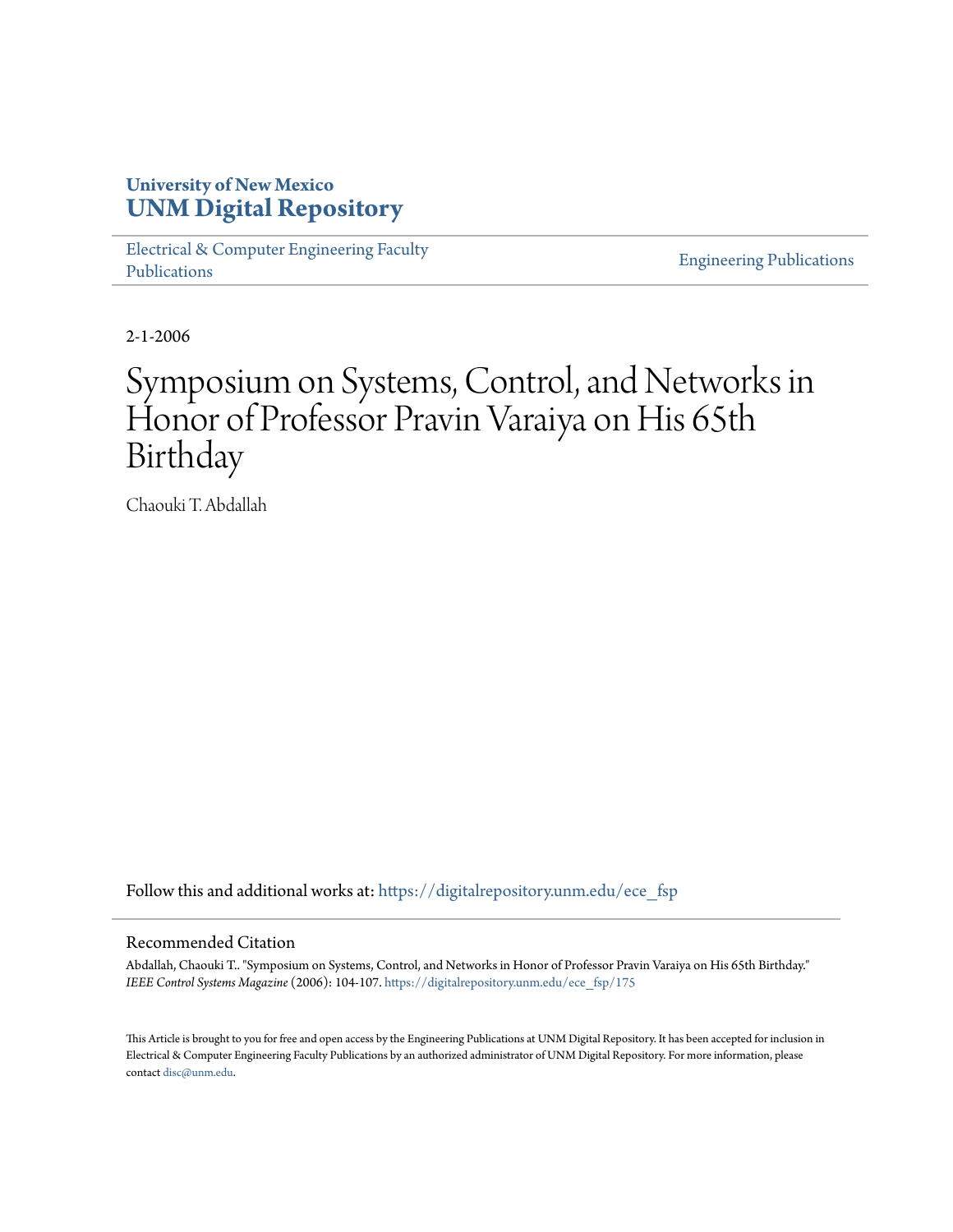### **Symposium on Systems, Control, and Networks in Honor of Professor Pravin Varaiya on His 65th Birthday**

**Chaouki T. Abdallah**

**T** he Symposium on Systems, Control, and Networks was held on 5–7 June 2005 in Berkeley, California, in honor of Prof. Pravin Varaiya on the occasion of his 65th birthday. Pravin Varaiya has been on the faculty of the Department of Electrical Engineering and Computer Sciences of the University of California, Berkeley, since he completed his Ph.D. there in 1966. The symposium brought together over 180 people to celebrate Pravin's contributions to research and education. Pravin Varaiya has contributed to many areas of systems and control, as well as to other areas including communication networks, information theory, economics, power systems, and transportation systems. Since it was not possible to do justice to so many topics in a short meeting, the symposium emphasized a few areas of Pravin's recent activity, specifically, hybrid systems, communication networks, and transportation systems.

The symposium was held at the beautiful Claremont Resort and Spa in Berkeley and at Sibley Auditorium in the College of Engineering on the campus of the University of California, Berkeley. On Sunday, 5 June, the scientific meeting and an evening reception were held at the Claremont in rooms overlooking San Francisco Bay. On Monday and Tuesday, 6–7 June, the scientific meeting took place at Sibley Auditorium. The symposium banquet was a lovely event held at the Claremont on Monday evening.

Symposium attendees included colleagues of Pravin from his very early days at Berkeley in the 1960s to the present day, especially students, faculty colleagues, coworkers, colleagues from industry and government, and some who knew Pravin mainly through his publications. The format consisted of keynote lectures, sessions with several talks (each centering on one of the focus areas of the meeting), and special panels, which may be remembered as a signature of this symposium. There were three panels: one with students and colleagues from the early years of Pravin's career (the 1960s and 1970s), one from the 1980s, and one representing the 1990s through present. In a meeting with no parallel sessions, with 45-minute keynote lectures and 25-minute regular talks, there wasn't room in the program for everyone who was interested in speaking. The panel discussions were envisioned to allow attendees to comment on Pravin's influence on their careers, while injecting some lighter discussions into the meeting. As it turned out, the panels (along with the banquet) were important in helping the symposium recognize not only Pravin's influence as a researcher but also his

influence on the lives and careers of the many he has touched over the years. Also, session chairs, who in general were not also presenters, used the opportunity to make personal remarks on Pravin's influence. The members of the panel of students and colleagues from the 1960s and 1970s are noted in the caption of the Panel 1 photograph. The 1980s panel consisted of Kemal Inan (Sabanci University, Istanbul), Steven Low (Caltech), and Bozenna Pasik-Duncan (Kansas). The panel representing the 1990s through today consisted of Hamed Benouar (California Center for Innovative Transportation), Karl Petty (Berkeley), and Sonia Sachs (IBM Almaden).

The six keynote lectures, covering topics ranging from resource allocation in networks to transportation system intelligence, were given by Demosthenis Teneketzis (Michigan), Mark H.A. Davis (Imperial College), Shankar Sastry (Berkeley), Hani Mahmassani (Maryland), Sanjoy Mitter (MIT), and Edward Lee (Berkeley). Talks were also given by Karl Åström (Lund and Santa Barbara), Ahmad Bahai (National Semiconductor), John Baras (Maryland), Vivek Borkar (Tata Institute), Akash Deshpande (Teja Technologies), Tyrone Duncan (Kansas), Len Forys (Forys Consulting), Michael Gastpar (Berkeley), Andrea Goldsmith (Stanford), Roberto Horowitz (Berkeley), Sri Kumar



Symposium attendees on the Claremont grounds.



Pravin Varaiya asking a question on the first day of the symposium.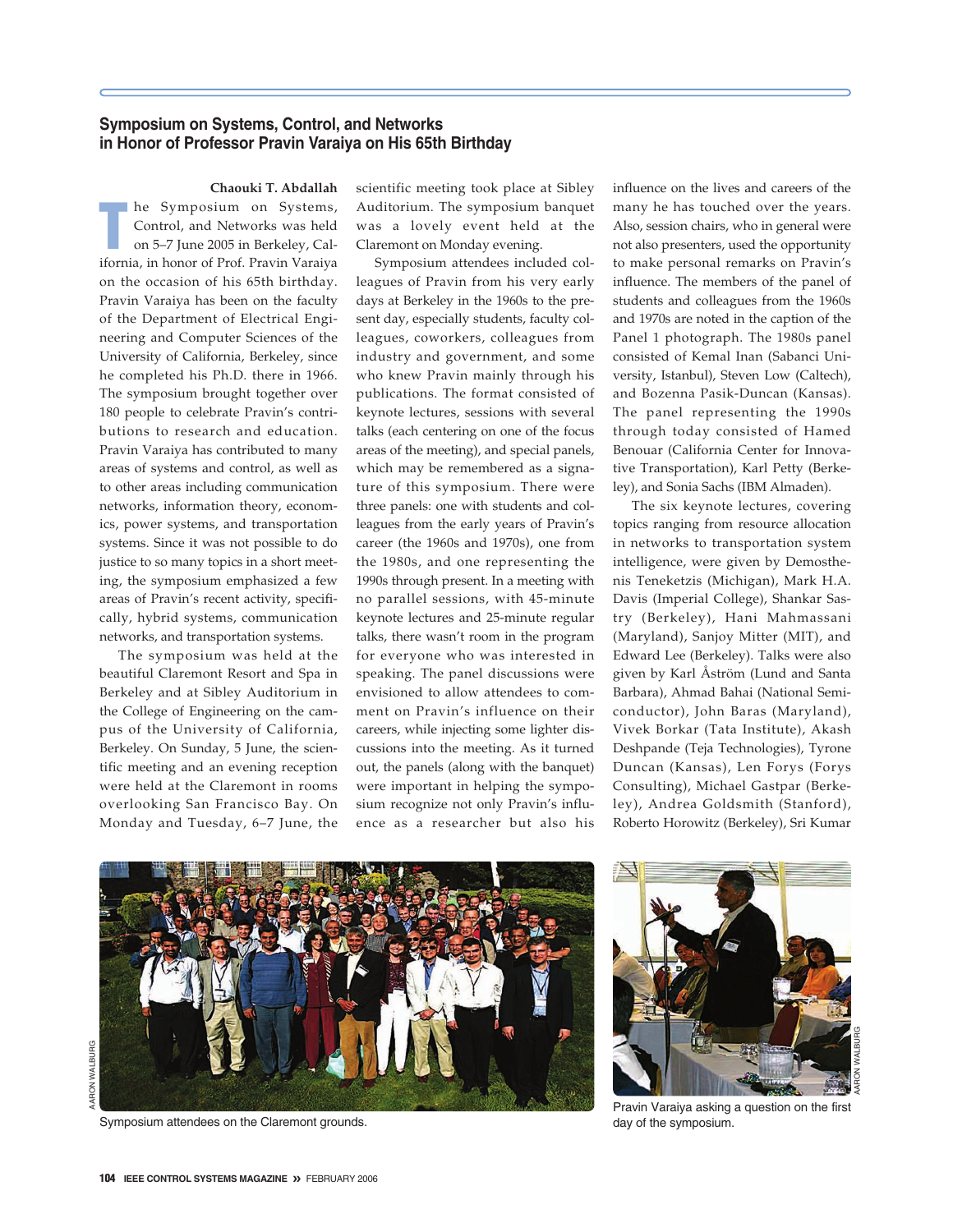#### **The Life and Accomplishments of Pravin Varaiya**

**P**ravin Varaiya was born on 29 October 1940 in Bombay, India.<br>He earned the B.E. degree in electrical engineering from the University of Bombay in 1960 and completed his graduate studies in electrical engineering and computer science at the University of California (UC), Berkeley, in 1966. He was a member of the Technical Staff of Bell Laboratories (1962–1963), following completion of his M.S. degree. Pravin's M.S. thesis advisor was Otto J.M. Smith, and his Ph.D. research was supervised by Lotfi Zadeh.

Pravin joined the faculty of the Department of Electrical Engineering and Computer Sciences at UC Berkeley in 1966. From the beginning, he demonstrated an unusual breadth of interest and ability that extended beyond his original research area of control and optimization to include communication and information theory, stochastic processes, game theory, and circuit and network theory. Pravin made important and lasting contributions, and he quickly moved through the academic ranks, gaining the rank of professor in 1970. He became well known and highly regarded in the field at an early age.

Pravin's interests continued to expand. In the early 1970s, he began research in economics, focusing on issues of urban economics, such as the design of rent control, urban land use, and the economics of home ownership. He also contributed to general economic theory. He was appointed professor of economics at Berkeley in 1975. His teaching and research duties were split between electrical engineering and economics until 1992, when he decided to again focus his full attention on engineering.

In the 1970s and into the 1980s, Pravin steadily increased his activities in the area of communications, with an emphasis on communication networks. He simultaneously began a research effort in the field of electric power systems, focusing on dynamics and control of nonlinear power system models. Under his direction, teams of research students and visitors contributed to the understanding of numerous issues in these areas. In the 1980s, he began research in discrete-event and hybrid systems as well as in pricing issues for communication network services and electric power. In the late 1980s, he became involved in what was to become a major commitment with the Institute of Transportation Studies at Berkeley and the California Partners for Advanced Transit and Highways (PATH) Program, a multiuniversity research program dedicated to solving California's transportation problems. Pravin made seminal contributions to the design of intelligent vehicle highway systems, building on his past research in large-scale, multilayer, and hybrid systems. From 1994–1997, he was director of the PATH program.

Pravin Varaiya has published extensively, authoring or coauthoring four books and more than 280 technical papers. His first book, *Notes on Optimization*, was published in 1972. This classic text has had a major impact on many researchers in systems, control, and applications. Although now out of print, the book is available by free download from Pravin's Web site. His book *Stochastic Systems: Estimation, Identification, and Adaptive Control* (with P.R. Kumar) was published by Prentice-Hall in 1986. The second edition of *High-Performance Communication Networks* (with J. Walrand) was published by Morgan-Kaufmann in 2000. *Structure and Interpretation of Signals and Systems* (with E. Lee) is an undergraduate text published in 2003 by Addison-Wesley.

Pravin's research includes contributions to optimization; optimal control; adaptive control of Markov chains; optimal control of partially observed stochastic systems; differential games; auctions; bandwidth and power trading markets; pricing of quality of service (QoS) and power; stability, control, and bifurcation analysis of nonlinear power system models; proposals for restructuring the electric power industry; supervisory control of discrete-event systems with partial observations; proposals on pricing for internet service providers; the Martingale theory of jump processes; nonlinear filtering applications; capacity of fading channels with side information; capacity and coding of Markov channels; algorithms for scheduling switches in communication networks; optimal control of queuing systems; QoS routing algorithms for wireless networks; scheduling, routing, and data provisioning for sensor networks; decentralized and hierarchical control; analysis, software modeling, and control of hybrid systems; ellipsoidal techniques for reachability analysis of dynamical systems; traffic congestion analysis; leadership in the development and implementation of performance measurement system for traffic measurement and data processing for the state of California; and, in his economics research, contributions to the theories of rent control, the economics of home ownership, the dynamics of the growth of cities, and to general equilibrium theory.

Pravin has served on the boards of directors of several technology companies and has been involved in technology transfer through involvement in startup companies. In addition to his research, teaching, and writing activities, he has maintained a significant level of public service by working for human rights causes around the world. During leaves of absence from Berkeley, he held visiting appointments at the Federal University of Rio de Janeiro (fall 1970) and MIT (January 1974–January 1975).

Pravin Varaiya has been recognized with many awards and distinctions. He has held a Guggenheim Fellowship (1972) and a Miller Research Professorship (July 1978–June 1979). He holds an honorary doctorate from l'Institut National Polytechnique de Toulouse. In 2002, he was awarded the IEEE Field Medal in Control Systems for "outstanding contributions to stochastic and adaptive control and the unification of concepts from control and computer science." At the 44th IEEE Conference on Decision and Control in Seville in December 2005, he received the Bode Prize of the IEEE Control Systems Society and delivered the Bode Lecture. He is a Fellow of the IEEE and a member of the National Academy of Engineering. He is currently Nortel Networks Distinguished Professor in the Department of Electrical Engineering and Computer Sciences at UC Berkeley. He has served on the editorial boards of many journals and is currently on the editorial boards of *Discrete Event Dynamical Systems* and *Transportation Research—C.*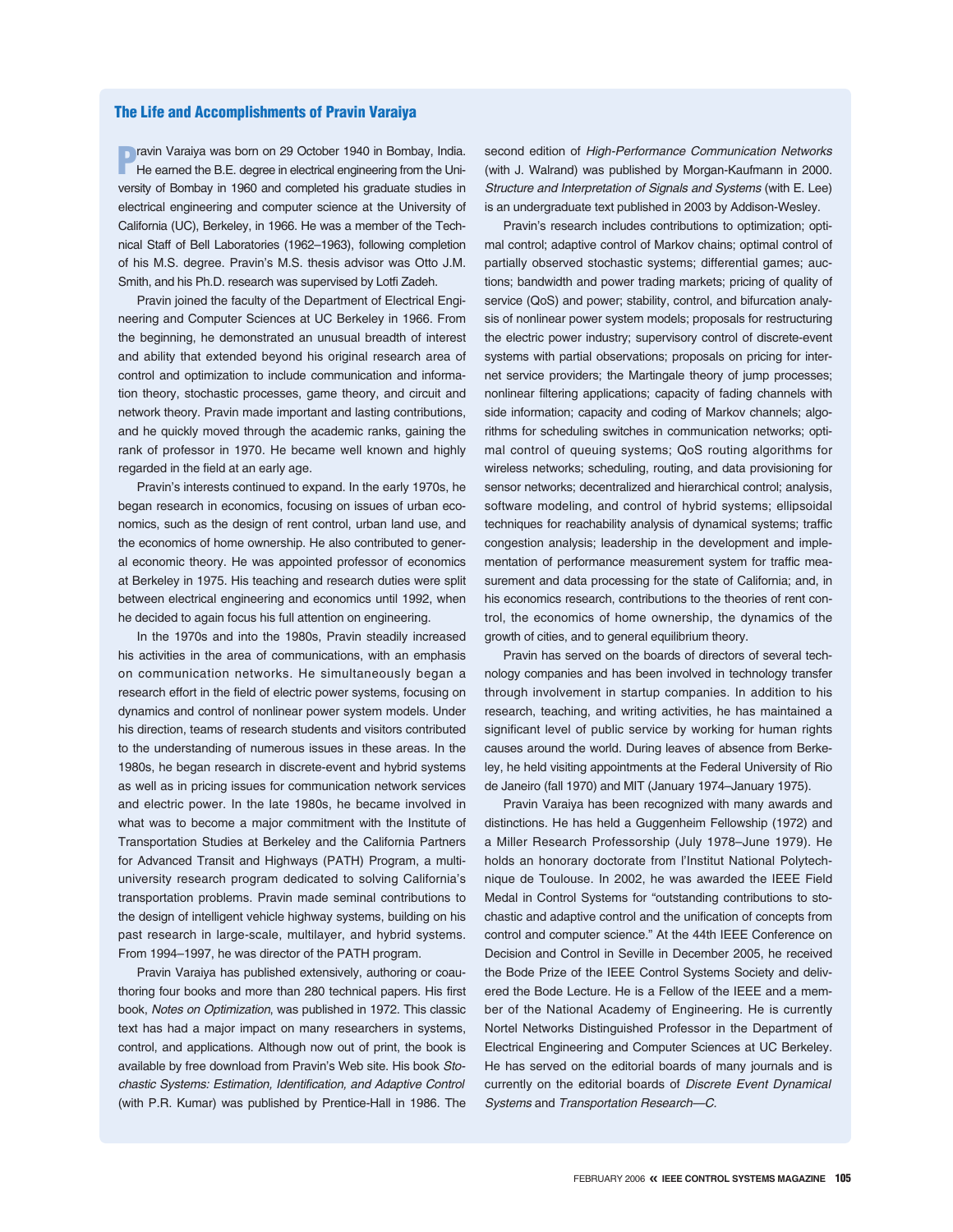(DARPA), Alexander Kurzhanski (Berkeley and Moscow State University), Luiz Fernando L. Legey (Federal University of Rio de Janeiro), Markos

Papageorgiou (Crete), Bozenna Pasik-Duncan (Kansas), Steve Shladover (Berkeley), Joseph Sifakis (Grenoble), Claire Tomlin (Stanford), John Tsitsiklis



Panel 1: Students and colleagues from the 1960s and 1970s: (from left) Len Forys (Pravin's first Ph.D. student), Tyrone Duncan, René Boel (Gent), and Carlos Humes (Sao Paolo).



AARON WALBURG

Eugene Wong (left) and Jean Paul Jacob at the symposium banquet.



Lucien Polak (left), Pravin Varaiya, and Ernie Kuh at the symposium banquet.

(MIT), Hal Varian (Berkeley), Jean Walrand (Berkeley), and Felix Wu (Hong Kong and Berkeley). The meeting Web site (http://www.isr.umd.edu/ varaiya\_symposium/) contains the symposium schedule and titles of all of the presentations. There is also a link there to a site containing pictures from the symposium.

The symposium banquet, emceed by Andrea Goldsmith of Stanford, took place at the Claremont on Monday. Since Pravin has been active in humanitarian causes throughout his career, the banquet provided an opportunity to recognize this interest. The two main talks at the banquet addressed social issues. Nick McKeown of Stanford, who had completed his graduate studies in electrical engineering at Berkeley, gave a talk on the death penalty, titled "When the State Kills." Nick, besides being an electrical engineering professor and an entrepreneur, is active in the effort to abolish the death penalty. Beatriz Manz, a professor of geography and ethnic studies at Berkeley, gave a talk based on her book *Paradise in Ashes*, which describes how the violence and despair of the Guatemalan civil war of the 1980s affected a village near the border with Mexico. Many others took the opportunity to speak in honor of Pravin. A highlight of the banquet was the talk by Jean Paul Jacob of IBM (Emeritus). Jean Paul, who has known Pravin since they were graduate students together in the 1960s, made some humorous remarks, such as a funny reference to Pravin's Volvo, which he has owned since the mid-1960s. He also told the following story: "Pravin has always been an exceptional person. Not only was he born very young, but, I don't know how many of you know it, he did not say a word until he was age two. His first word—long awaited by his family—was "stochastic." Unfortunately, his mother did not understand that word, and, therefore, she did nothing about it. This is quite a pity, because when detected at early years, there is a cure for the belief that the world can be modeled by formal stochastic systems."

Eyad Abed presented Pravin with an